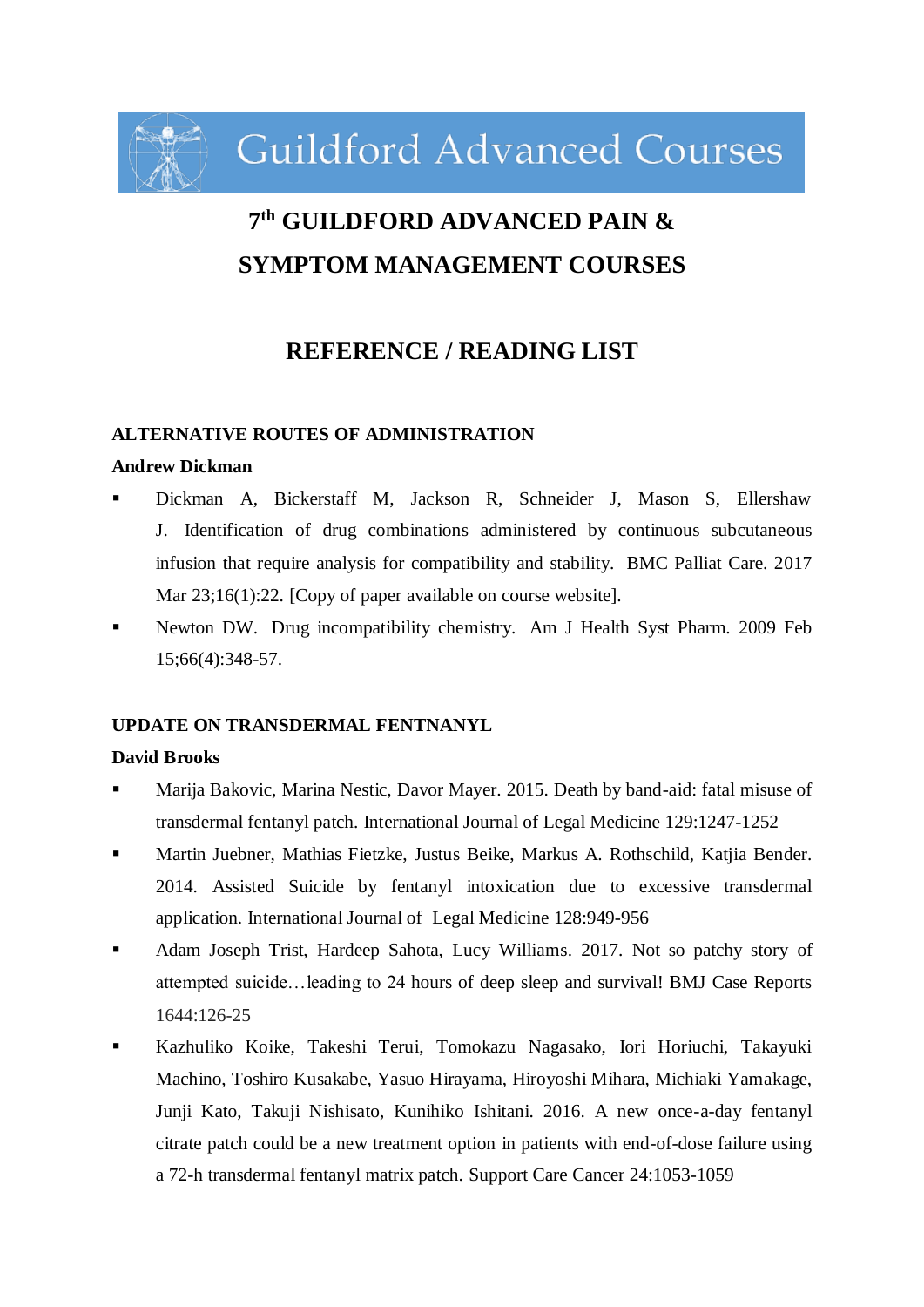- Lesley J. Scott. 2016. Fentanyl Iontophoretic Transdermal System: A Review in Acute Postoperative Pain. Clin Drug Investigation 36:321-330
- Astrid W. Oosten, Joao A. Abrantes, Siv Jonsson, Peter de Bruijn, Evelien J.M. Kuip, Amilcar Falcao, Cairn C.D. van de Rijt, Ron H.J. Mathijssen. 2016. Treatment with subcutaneous and transdermal fentanyl: results from a population pharmacokinetic study in cancer patients. European Journal of Clinical Pharmacology 72:459-467
- Daniel T. Barratt, Pai Klepstad, Ola Dale, Stein Kaasa, Andrew A. Somogyi. 2015. Innate immune signalling genetics of pain, cognitive dysfunction and sickness symptoms in cancer pain patients treated with transdermal fentanyl. PLoS ONE 10:e0137179
- Sudeep Raj Bista, Janet Hardy, Angela Tapuni, Jinlin Fu, Kirsten Gibbons, et al. 2015. Validation of a fentanyl transdermal adhesion scoring tool for use in clinical practice. Journal of Pain and Symptom Management 49:934-938
- Shao-Zhi Xing, Ying Zhang. 2015. Efficacy and safety of transdermal fentanyl for the treatment of oral mucositis pain caused by chemoradiotherapy in patients with esophageal squamous cell carcinoma. Supportive Care in Cancer 23:753-759
- Akhila Reddy, Sriram Yennurajalingam, Suresh Reddy, Jimin Wu, Diane Liu, Rony Dev, Eduardo Bruera. 2016. The opioid rotation ratio from transdermal fentanyl to "strong" opioids in patients with cancer pain. Journal of Pain and Symptom Management 51:1040-1045
- Nurdan Unlu, Aysegul Bilen, Achmet Ali, Namigar Turgut, Aygen Turkmen, et Al. 2014. The cognitive effects of using transdermal fentanyl in cancer pain. The Journal of the Turkish Society of Algology 26:126-130
- S Derry, C Cole, PJ Wiffen, R Knaggs, D Aldington, R Moore. 2016. Fentanyl for neuropathic pain in adults. Cochrane Database of Systematic Reviews.
- G Hadley, S Derry, R Moore, PJ Wiffen. 2013. Fentanyl for neuropathic pain in adults. Cochrane Database of Systematic Reviews.
- Philip J Wiffen, Bee Wee, Sheena Derry, Rae F Bell, R Andrew Moore. 2017. Opioids for cancer pain – an overview of Cochrane reviews. Cochrane Database of Systematic Reviews.
- Philip J Wiffen, Sheena Derry, R Andrew Moore. 2014. Impact of morphine, fentanyl, oxycodone or codeine on patient consciousness, appetite and thirst when used to treat cancer pain. Cochrane Database of Systematic Reviews.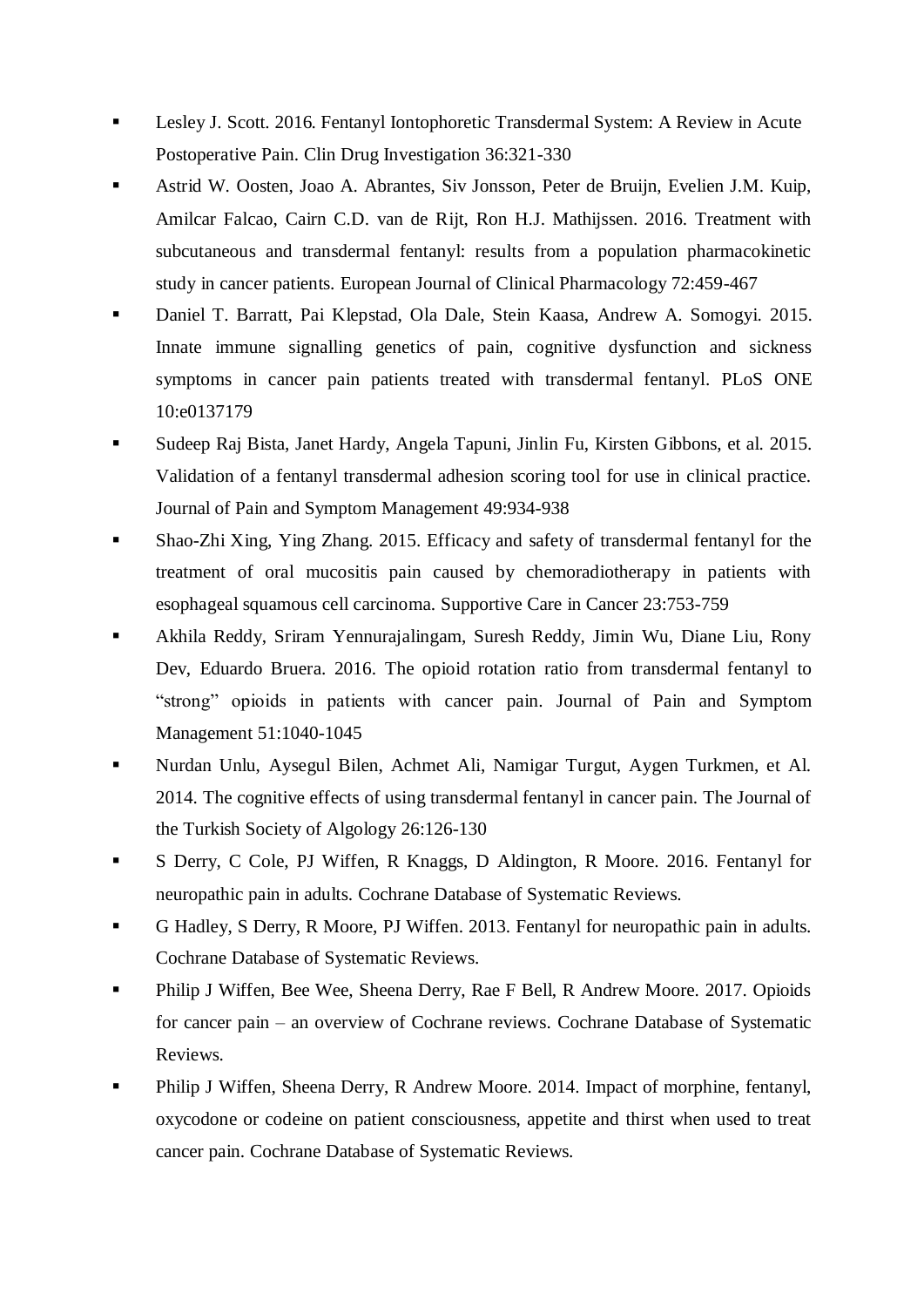- Dong-Dong Wang, Ting-Ting Ma, Hua-Dong Zhu, Cong-Bin Peng. 2018. Transdermal fentanyl for cancer pain: trial sequential analysis of 3406 patients from 35 randomized controlled trials. Journal of Cancer Research and Therapeutics 14:14-21
- Leena Choi, Benjamin A Ferrell, Eduard E Vasilevskis, Pratik P Pandharipande, Rebecca Heltsley, E Wesley Ely, C Michael Stein, Timothy D Girard. 2016. Population pharmacokinetics of fentanyl in the critically ill. Critical Care Medicine 44:64-72

#### **OPIOID ADVERSE EFFECTS - NOT THE "USUAL SUSPECTS"!**

# **Andrew Davies**

- Vervloet D, Durham S. Adverse reactions to drugs. British Medical Journal 1998; 316: 1511-4.
- Oosten AW, Oldenmenger WH, Mathijssen RH et al. A systematic review of prospective studies reporting adverse events of commonly used opioids for cancerrelated pain: a call for the use of standardized outcome measures. Journal of Pain 2015; 16: 935-946. [Copy of paper available on course website].
- **Potter J, Hami F, Bryan T, Quigley C. Symptoms in 400 patients referred to palliative** care services: prevalence and patterns. Palliative Medicine 2003; 17: 310-4.
- Shorthose K, Davies A. Symptom prevalence in palliative care. Palliative Medicine 2003; 17: 723-4.
- Fountain A. Visual hallucinations: a prevalence study among hospice inpatients. Palliative Medicine 2001; 15: 19-25.
- Davies AN, Quinn T. Opioid-related musical hallucinations. Journal of Pain and Symptom Management 2005; 29: 327-8. [Copy of paper will be available on course website].
- Davies AN, Patel SD, Gregory A, Lee B. Observational study of sleep disturbance in advanced cancer. BMJ Supportive and Palliative Care 2017; 7: 435-40. [Copy of paper will be available on course website].
- Cheatle MD, Webster LR. Opioid therapy and sleep disorders: risks and mitigation strategies. Pain Medicine 2015; 16; S22-6. [Copy of paper available on course website].

#### **ACUPUNCTURE FOR PAIN RELIEF**

#### **Graham Leng**

 Wu X, Chung VC, Hui EP, Ziea ET, Ng BF, Ho RS, Tsoi KK, Wong SY, Wu JC. Effectiveness of acupuncture and related therapies for palliative care of cancer: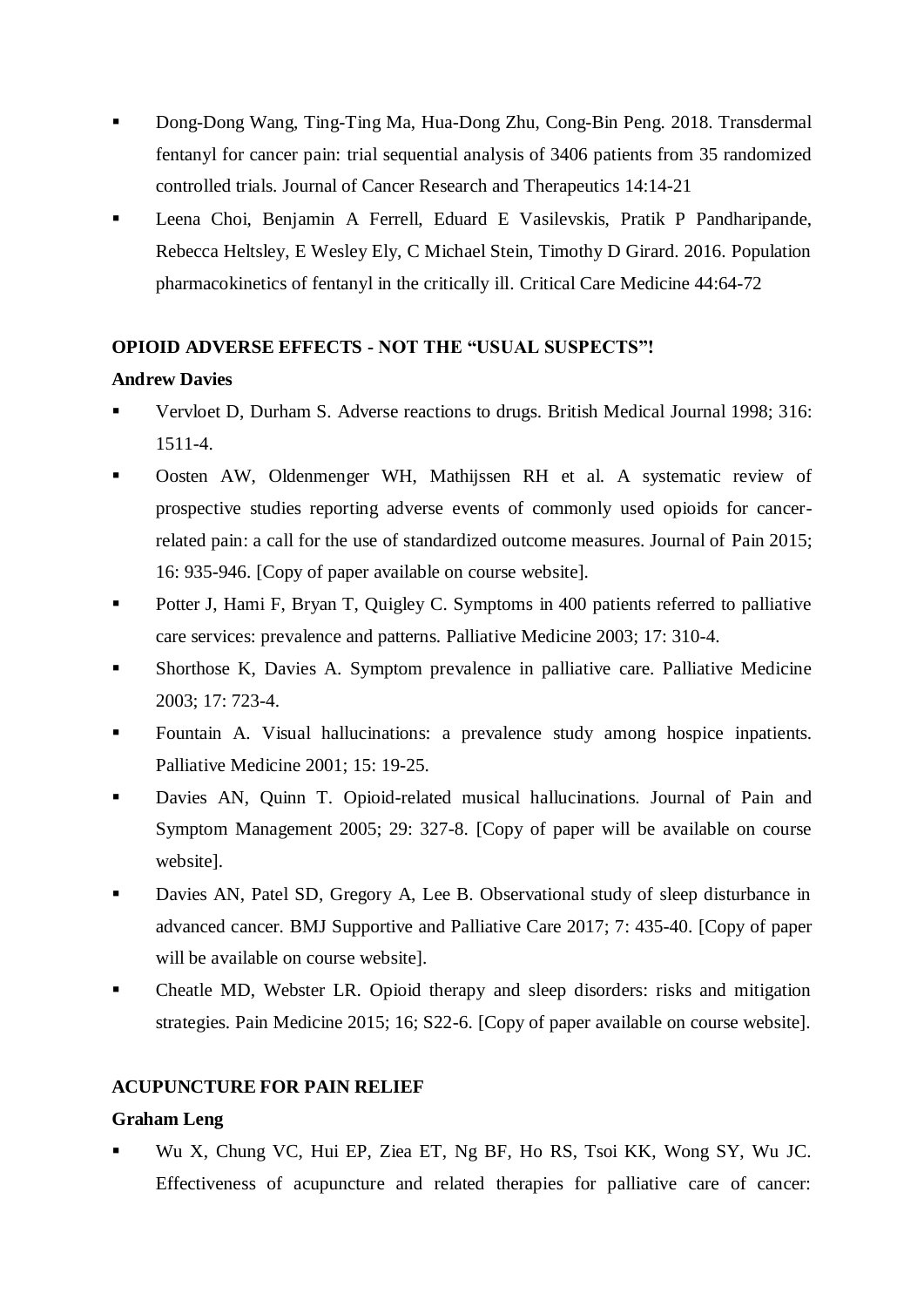overview of systematic reviews. Sci Rep. 2015 Nov 26;5:16776 [Copy of paper available on course website].

- Leng G. Use of acupuncture in hospices and palliative care services in the UK. Acupunct Med. 2013 Mar;31(1):16-22 [Copy of paper available on course website].
- Standish LJ, Kozak L, Congdon S. Acupuncture is underutilized in hospice and palliative medicine. Am J Hosp Palliat Care. 2008 Aug-Sep;25(4):298-308
- White A. The safety of acupuncture evidence from the UK. Acupunct Med 2006; 24(Suppl):S53-57
- Chiu HY, Hsieh YJ, Tsai PS. Systematic review and meta-analysis of acupuncture to reduce cancer-related pain. Eur J Cancer Care (Engl). 2017 Mar;26(2)
- Chen L, Lin CC, Huang TW, Kuan YC, Huang YH, Chen HC, Kao CY, Su CM, Tam KW. Effect of acupuncture on aromatase inhibitor-induced arthralgia in patients with breast cancer: A meta-analysis of randomized controlled trials. Breast. 2017 Jun;33:132-138
- Hu C, Zhang H, Wu W, Yu W, Li Y, Bai J, Luo B, Li S. Acupuncture for Pain Management in Cancer: A Systematic Review and Meta-Analysis. Evidence-Based Complementary and Alternative Medicine Volume 2016, Article ID 1720239 [Copy of paper available on course website].
- Vickers AJ, Vertosick EA, Lewith G, MacPherson H, Foster NE, Sherman KJ, Irnich D, Witt CM, Linde K; Acupuncture Trialists' Collaboration. Acupuncture for Chronic Pain: Update of an Individual Patient Data Meta-Analysis. J Pain. 2018 May;19(5):455- 474
- Franconi G, Manni L, Schröder S, Marchetti P, Robinson N. A systematic review of experimental and clinical acupuncture in chemotherapy-induced peripheral neuropathy. Evid Based Complement Alternat Med. 2013;2013:516916
- Lee A, Chan SK, Fan LT. Stimulation of the wrist acupuncture point PC6 for preventing postoperative nausea and vomiting. Cochrane Database Syst Rev. 2015 Nov 2;(11):CD003281
- Ezzo J, Vickers A, Richardson MA, Allen C, Dibble SL, Issell B, Lao L, Pearl M, Ramirez G, Roscoe JA, Shen J, Shivnan J, Streitberger K, Treish I, Zhang G. Acupuncture-point stimulation for chemotherapy-induced nausea and vomiting. J Clin Oncol. 2005 Oct 1;23(28):7188-98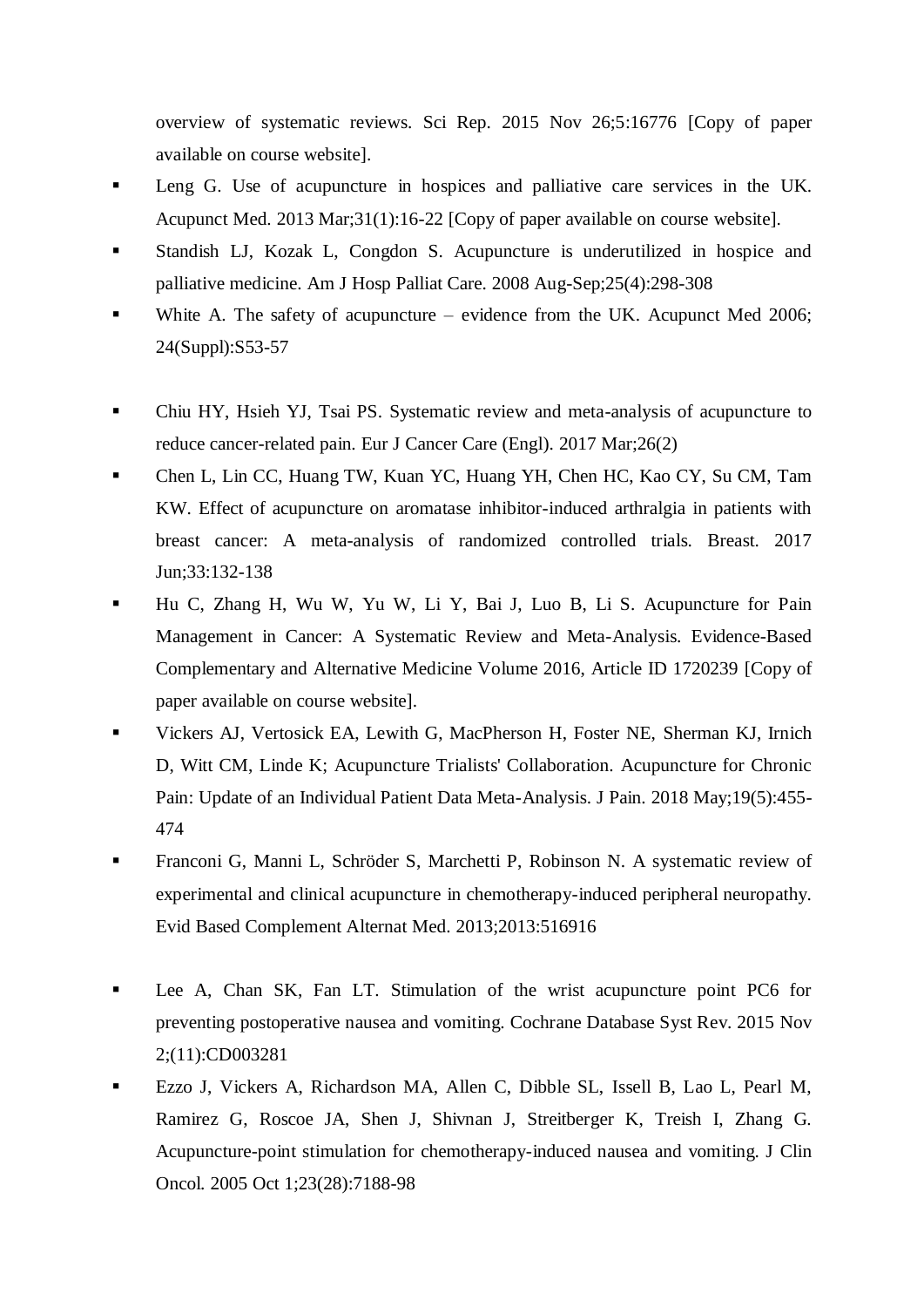- Vickers AJ. Can acupuncture have specific effects on health? A systematic review of acupuncture antiemesis trials. J R Soc Med. 1996 Jun;89(6):303-11
- Coyle ME, Shergis JL, Huang ET, Guo X, Di YM, Zhang A, Xue CC. Acupuncture therapies for chronic obstructive pulmonary disease: a systematic review of randomized, controlled trials. Altern Ther Health Med. 2014 Nov-Dec;20(6):10-23
- Simcock R, Fallowfield L, Monson K, Solis-Trapala I, Parlour L, Langridge C, Jenkins V; ARIX Steering Committee. ARIX: a randomised trial of acupuncture v oral care sessions in patients with chronic xerostomia following treatment of head and neck cancer. Ann Oncol. 2013 Mar;24(3):776-83
- Tao WW, Tao XM, Song CL. Effects of non-pharmacological supportive care for hot flushes in breast cancer: a meta-analysis. Support Care Cancer. 2017 Jul;25(7):2335- 2347
- Chien TJ, Hsu CH, Liu CY, Fang CJ. Effect of acupuncture on hot flush and menopause symptoms in breast cancer- A systematic review and meta-analysis. PLoS One. 2017 Aug 22;12(8)
- Chen YP, Liu T, Peng YY, Wang YP, Chen H, Fan YF, Zhang L. Acupuncture for hot flashes in women with breast cancer: A systematic review. J Cancer Res Ther. 2016 Apr-Jun;12(2):535-42
- Forde JC, Jaffe E, Stone BV, Te AE, Espinosa G, Chughtai B. The role of acupuncture in managing overactive bladder; a review of the literature. Int Urogynecol J. 2016 Nov;27(11):1645-1651
- Zhang Y, Lin L, Li H, Hu Y, Tian L. Effects of acupuncture on cancer-related fatigue: a meta-analysis. Support Care Cancer. 2018 Feb;26(2):415-425
- Filshie J, Hester J. Guidelines for providing acupuncture treatment for cancer patients a peer-reviewed sample policy document. Acupunct Med 2006;24(4):172-182
- Filshie J. Safety Aspects of Acupuncture in Palliative Care. Acupunct Med 2001;19(2):117-122
- National Guidelines for the Use of Complementary Therapies in Supportive and Palliative Care. Tavares M. The Prince of Wales's Foundation for Integrated Health and the National Council for Hospice and Specialist Palliative Care Services, 2003
- British Medical Acupuncture Society [www.medical-acupuncture.co.uk](http://www.medical-acupuncture.co.uk/)
- Acupuncture in Medicine journal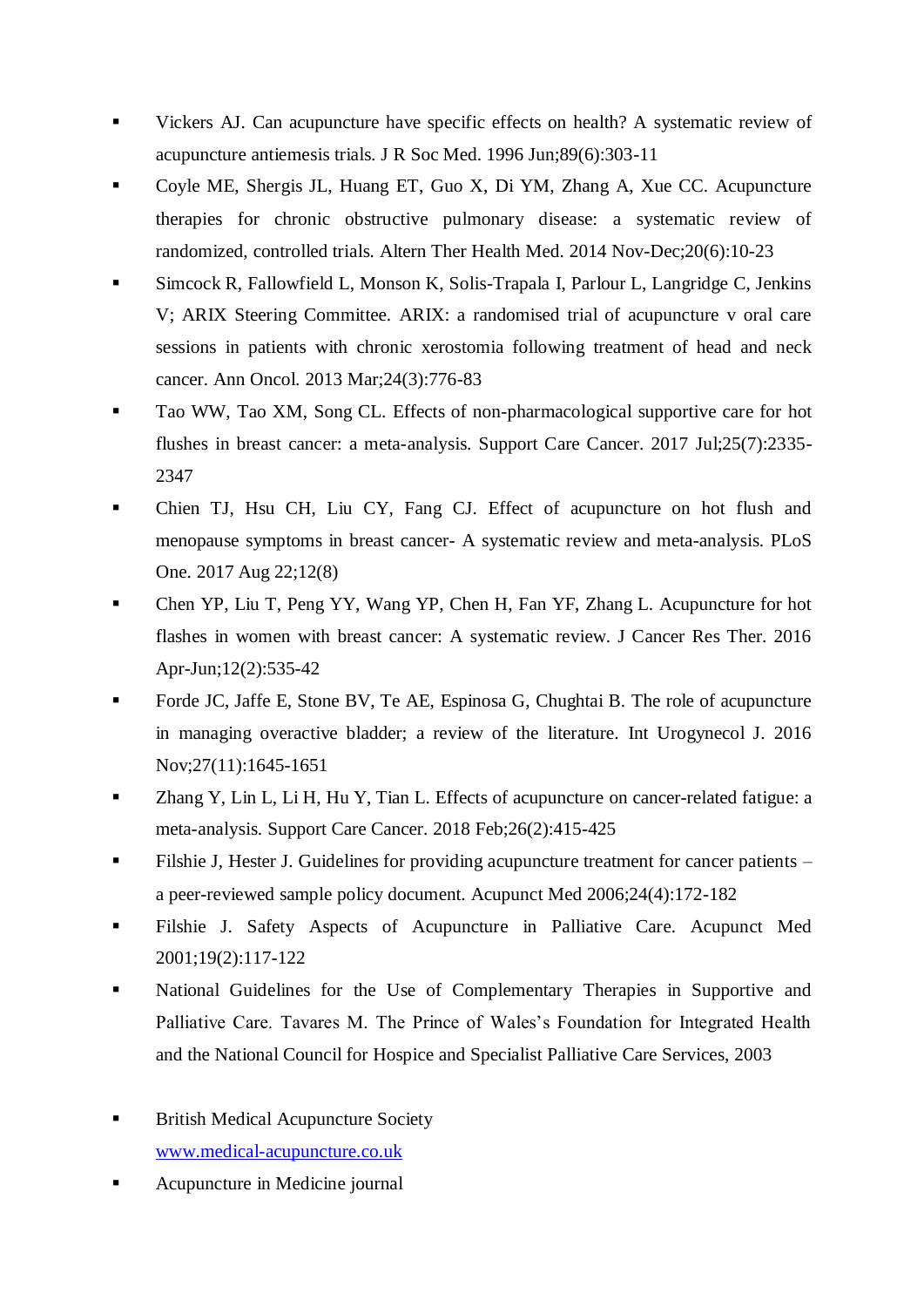[https://aim.bmj.com](https://aim.bmj.com/)

**BMAS** training in acupuncture [www.medical-acupuncture.co.uk/TrainingEducation/Acupuncturetraining.aspx](http://www.medical-acupuncture.co.uk/TrainingEducation/Acupuncturetraining.aspx)

# **WHAT ELSE IS NEW (PAIN)?**

#### **Andrew Davies**

- Smith HS. Potential analgesic mechanisms of acetaminophen. Pain Physician 2009; 12: 269-80. [Copy of paper available on course website].
- Wiffen PJ, Derry S, Moore RA et al. Oral paracetamol (acetaminophen) for cancer pain. Cochrane Database of Systematic Reviews 2017, Issue 7. Art. No.: CD012637. [Copy of paper available on course website].
- Davies AN, Vriens J, Webber K et al. An observational study of paracetamol (acetaminophen) deprescribing in patients with cancer pain receiving opioids for moderate-to-severe pain. Medycyna Paliatywna w Praktyce 2017; 11: 133-7. [Copy of paper available on course website].
- Axelsson B, Stellborn P, Strom G. Analgesic effect of paracetamol on cancer related pain in concurrent strong opioid therapy. A prospective clinical study. Acta Oncologica 2008; 47: 891-5.
- Jibril F, Sharaby S, Mohamed A et al. Intravenous versus oral acetaminophen for pain: systematic review of current evidence to support clinical decision-making. Canadian Journal of Hospital Pharmacy 2015; 68: 238-47.
- Raffa RB, Pawasauskas J, Pergolizzi JV et al. Pharmacokinetics of oral and intravenous paracetamol (acetaminophen) when co-administered with intravenous morphine in healthy adult subjects. Clinical Drug Investigation 2018; 38: 259-68.
- Carr AC, McCall C. The role of vitamin C in the treatment of pain: new insights. Journal of Translational Medicine 2017; 15: 77.
- Helde-Frankling M, Bjorkhem-Bergman L. Vitamin D in pain management. International Journal of Molecular Sciences. [Copy of paper available on course website].
- Holick MF, Chen TC. Vitamin D deficiency: a worldwide problem with health. American Journal of Clinical Nutrition 2008; 87(Suppl): 1080S-6S. [Copy of paper available on course website].
- Palacios C, Gonzalez L. Is vitamin D deficiency a major global public health problem. Journal of Steroid Biochemistry and Molecular Biology 2014; 144 Part A: 139-45.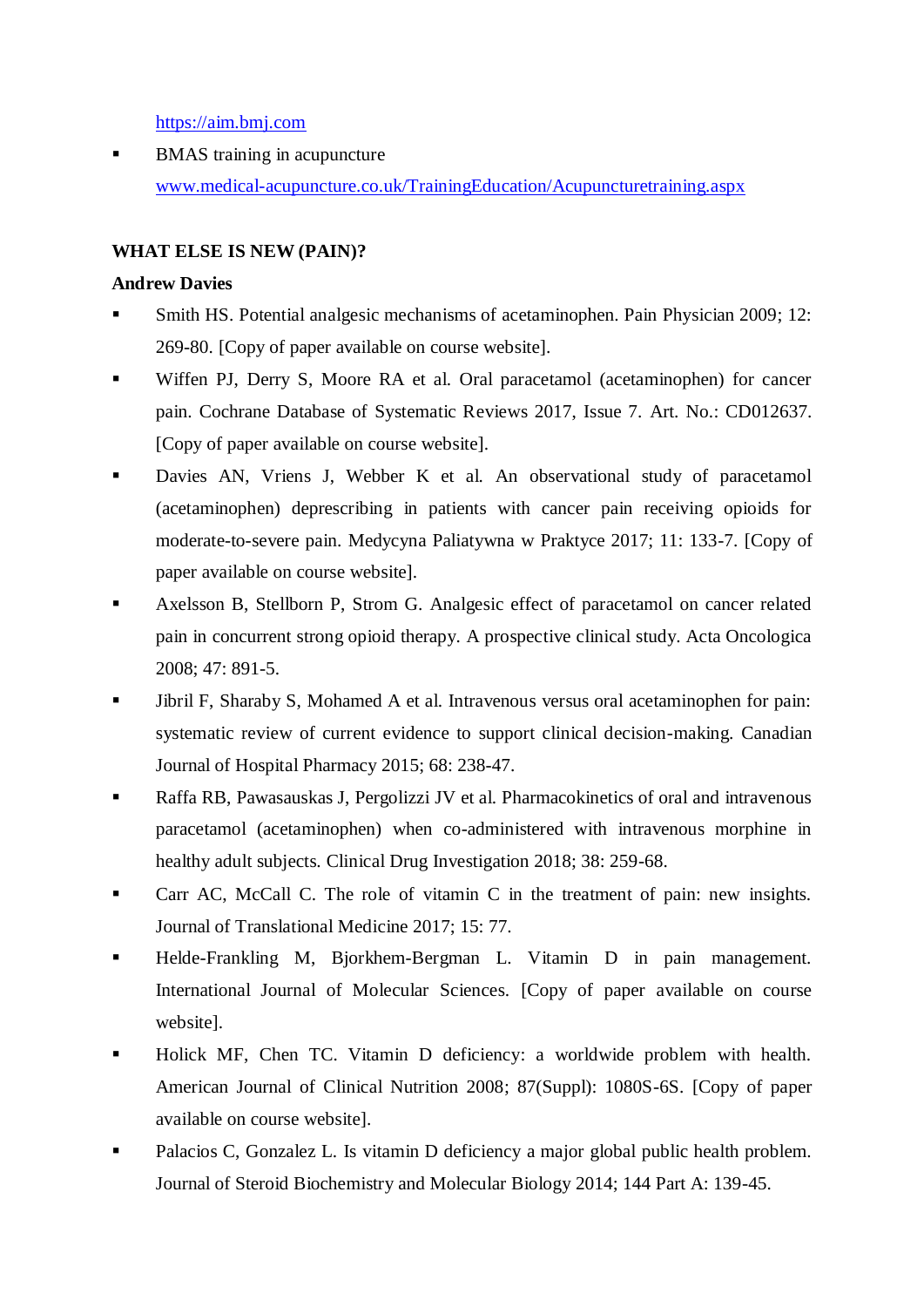- Bergman P, Sperneder S, Holjer J et al. Low vitamin D levels are associated with higher opioid dose in palliative cancer patients - results from an observational study in Sweden. Plos One 2015; 10: e0128223.
- Helde-Frankling M, Holjer J, Begqvist L et al. Vitamin D supplementation to palliative cancer patients shows positive effects on pain and infections - results from a matched case-control study. Plos One 2017; 12: e0184208. [Copy of paper available on course website].

# **PAIN - WHAT IT DOES TO US, AND WHAT CAN WE DO ABOUT IT?**

# **Tony Dickenson**

- Bannister K, Kucharczyk M, Dickenson AH. Hopes for the future of pain. Pain Ther 2017; 6: 117-28. [Copy of paper available on course website].
- Colloca L, Ludman T, Bouhassira D et al. Neuropathic pain. Nat Rev Dis Primers 2017; 3: 17002. [Copy of paper available on course website].
- Falk S, Dickenson AH. Pain and nociception: mechanisms of cancer-induced bone pain. J Clin Oncol 2014; 32: 1647-54.

# **SYMPTOM ASSESSMENT**

#### **Jo Thompson**

- Ahmed N, Ahmedzai S, Collins K et al. Holisitic assessment of supportive and palliative care needs: the evidence for routine, systematic questioning. BMJ Supportive and Palliative Care 2014; 0: 1-9
- **Aslakson R, Dy S, Wilson R et al. Patient and caregiver-reported assessment tools for** palliative care: Summary of the 2017 agency for healthcare research and quality technical brief. Journal of Pain and Symptom Management 2017; 4: 961-973.
- Barresi M, Shadbolt B, Byrne D et al. The development of the Canberra symptom scorecard: a tool to monitor the physical symptoms of patients with advanced tumours. BMC Cancer 2003; 3: 1-9.
- Browner I, Smith T. Symptom assessment in elderly cancer patients receiving palliative care. Annals of Oncology 2013; 23:125-129.
- Chang V, Hwang S, Kasimis B et al. Shorter symptom assessment instruments: the Condensed Memorial Symptom Assessment Scale (CMSAS). Cancer Investigation 2004; 22: 526-536.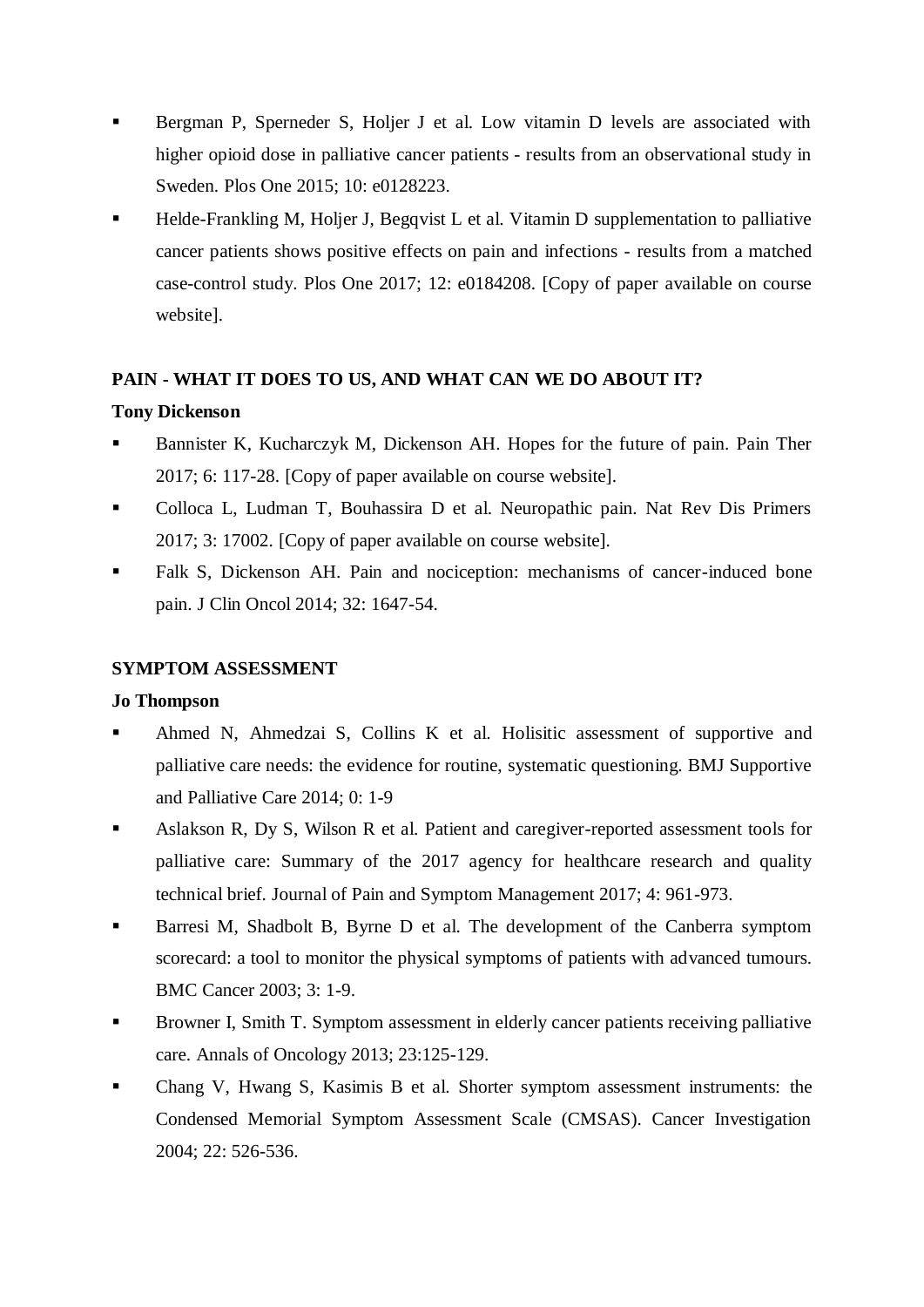- Chang V, Hwang S, Feuerman M et al. Validation of the Edmonton symptom assessment scale. Cancer 2000; 88: 2164-2171.
- Chang V, Hwang S, Feuerman M et al. The Memorial Symptom Assessment Scale Short Form (MSAS-SF). Cancer 2000; 89: 1162-1171
- Clement S, Woodgate R, Degner L. Symptom distress in adult patients with cancer. Cancer Nursing 1997; 20: 236-243
- Ewing G, Rogers M, Barclay S et al. Palliative care in primary care: a study to determine whether patients and professionals agree on symptoms. British Journal of General Practice 2006; 56: 27-34
- Fetz K, Vogt H, Ostermann T et al. Evaluation of the palliative symptom burden score (PSBS) in a specialised palliative care unit of a university medical centre – a longitudinal study. BMC Palliative Care 2018; 1-13. [Copy of paper available on course website].
- Homsi J, Walsh D, Rivera Net al. Symptom evaluation in palliative medicine: patient report vs systematic assessment. Supportive Care in Cancer 2006; 14: 444-453.
- Horton R. Differences in assessment of symptoms and quality of life between patients with advanced cancer and their specialist palliative care nurses in a home care setting. Palliative Medicine 2002; 16: 488-494
- Hui D, Bruera E. The Edmonton symptom assessment system 25 years later: Past, present and future developments. Journal of Pain and Symptom Management 2017; 53: 630-643.
- Kirkova J, Davis M, Walsh D et al. Cancer symptom assessment instruments: A systematic review. Journal of Clinical Oncology 2006; 24: 1459-1473.
- Kwok Oi-Ling D, Kam-Hung D. Symptom distress as rated by advanced cancer patients, caregivers and physicians in the last week of life. Palliative Medicine 2005; 19: 228-233
- Lam W, Law C, Fu Y et al. New insights in symptom assessments: The chinese versions of the memorial symptom assessment scale short form (MSAS-SF) and the condensed MSAS (CMSAS). Journal of pain and Symptom Management 2008; 36: 584-595.
- Lobchuk M. The memorial symptom assessment scale: Modified for use in understanding family caregivers' perceptions of cancer patients' symptom experiences. Journal of Pain and Symptom Management 2003; 26: 644-654.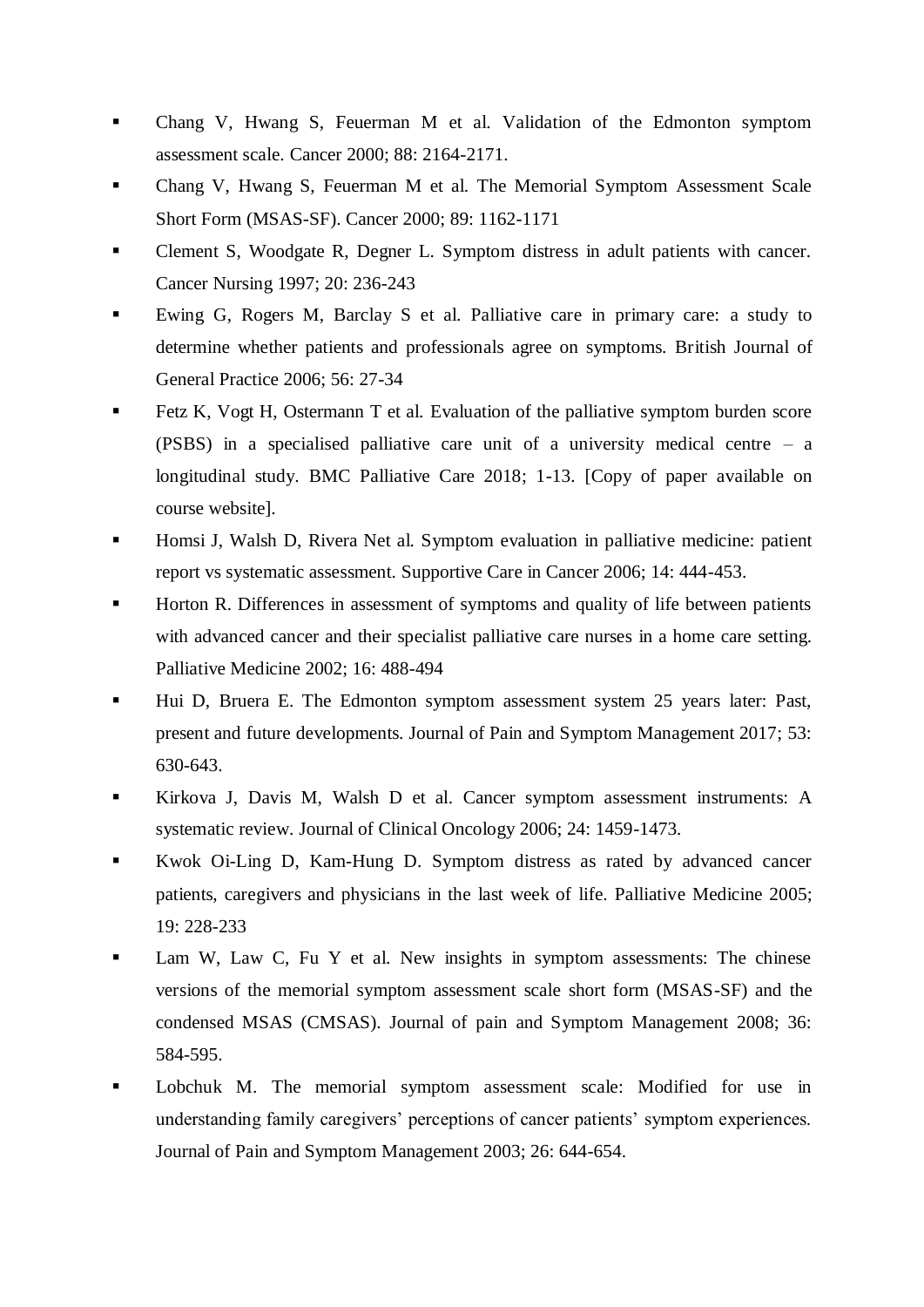- McPherson C, Wilson K, Lobchuk M et al. Family caregivers' assessment of symptoms in patients with advanced cancer: Concordance with patients and factors affecting accuracy. Journal of Pain and Symptom Management 2008; 35: 70-82.
- Mercadante S, Adile C, Lanzetta G et al. Personalised symptom goals and patient global impression on clinical changes in advanced cancer patients. The Oncologist 2018; 23: 1-8
- Narducci F, Grande R, Mentuccia L et al. Symptom improvement as a prognostic factor for survival in cancer patients undergoing palliative care: a pilot study. Supportive Care in Cancer 2012; 20: 1221-1226
- Nekolaichuk C, Bruera E, Spachynski K et al. A comparison of patient and proxy symptom assessments in advanced cancer patients. Palliative Medicine 1999; 13: 311- 323
- Nekolaichuk C, Maguire T, Suarez-Almazar M et al. Assessing the reliability of patient, nurse and family caregiver symptom ratings in hospitalised advanced cancer patients. Journal of Clinical Oncology; 17: 3621-3630
- Oldenmenger W, de Raaf P, Klerk C et al. Cut points on 0-10 numeric rating scales for symptoms included in the Edmonton Symptom Assessment Scale in cancer patients: A systematic review. Journal of Pain and Symptom Management 2013; 45: 1083-1093
- Portenoy R, Thaler H, Kornblith A et al. The memorial symptom assessment scale: an instrument for the evaluation of symptom prevalence, characteristics and distress. European Journal of Cancer 1994; 30: 1326-1336
- Reilly C, Bruner d, Mitchell S et al. A literature synthesis of symptom prevalence and severity in persons receiving active cancer treatment. Supportive Care in Cancer 2013; 21: 1525-1550
- Rhondali W, Hui D, Kim S et al. Association between patient reported symptoms and nurses clinical impressions in cancer patients admitted to an acute palliative care unit. Journal of Palliative Medicine 2012; 15: 301-307
- Richardson L, Jones G. A review of the reliability and validity of the Edmonton symptom assessment system. Current Oncology 2009; 16: 53-64
- Ripamonti C, Bandieri E, Pessi M et al. The Edmonton symptom assessment system (ESAS) as a screening tool for depression and anxiety in non-advanced patients with solid or haematological malignancies on cure or follow-up. Supportive Care in Cancer 2014; 22: 783-793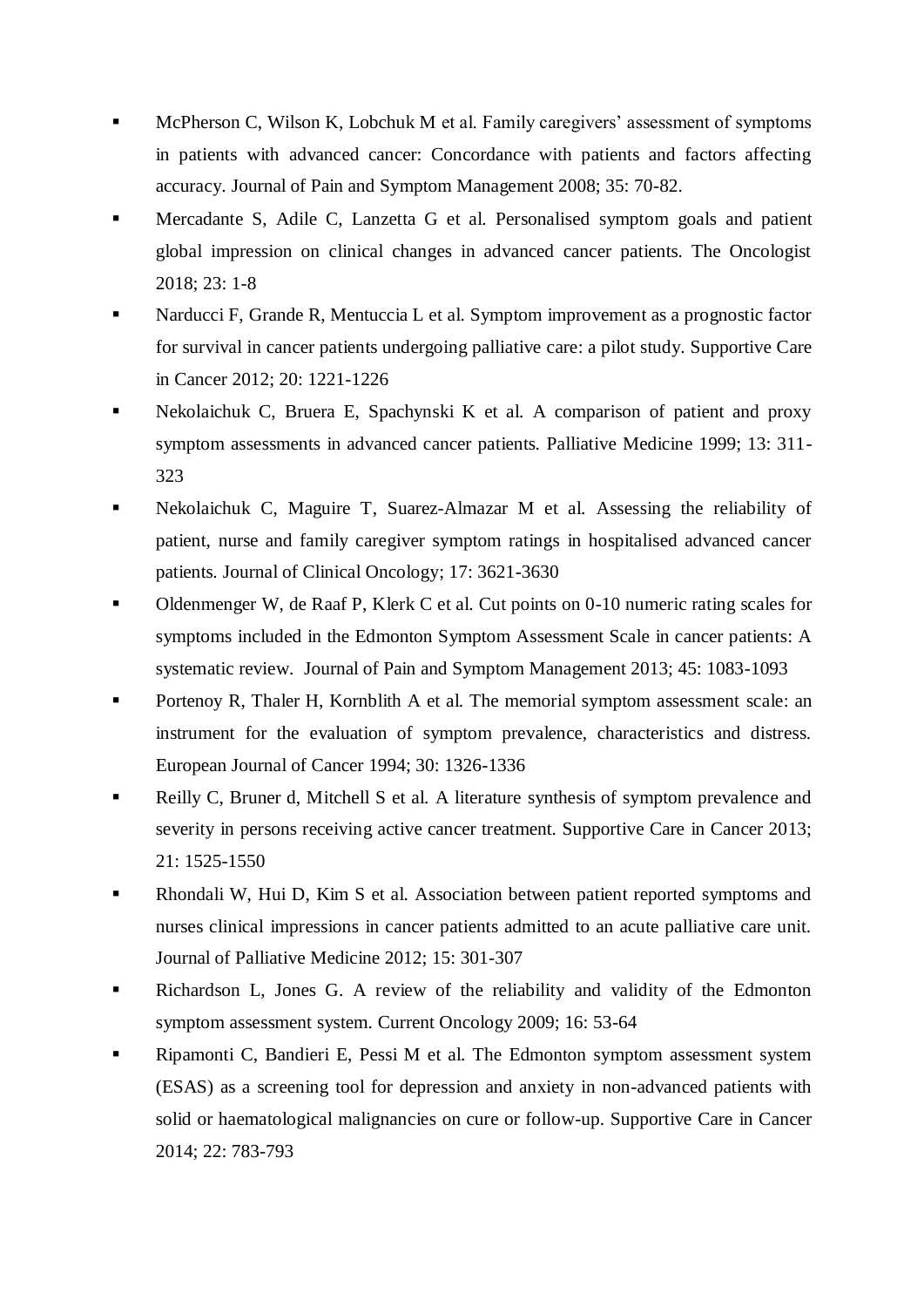- Seow B, Sussman J, Martelli-Reid L et al. Do high symptom scores trigger clinical actions? An audit after implementing electronic symptom screening. Journal of Oncology Practice 2012; 8: 142-148 [Copy of paper available on course website].
- Schulman-Green D, Cherlin E, McCorkle R et al. Benefits and challenges in use of a standard symptom assessment instrument in hospice. Journal of Palliative Medicine 2010; 13: 155-159
- Sharp J, Gough K, Pascoe M et al. The modified memorial symptom assessment scale short form: a modified response format and rational scoring rules. Quality of Life Research 2018;
- Sikorskii A, Wyatt G, Tamkus D et al. Concordance between patient reports of cancer related symptoms and medical records documentation. Journal of Pain and Symptom Management 2012; 44: 362-372
- Spaner D, Caraiscos V, Muystra C et al. Use of standardised assessment tools to improve the effectiveness of palliative care rounds: A quality improvement initiative. Journal of Palliative Care 2017; 32: 134-140
- Stewart-Knight K, Parry R, Abey A et al. Does the distress thermometer work? A systematic review of the evidence for its use and validity. BMJ Supportive and Palliative Care 2012; 2(supp 1): A1-A120
- Strasser F, Blum D, von Moos R et al. The effect of real time electronic monitoring of patient-reported symptoms and clinical syndromes in outpatient workflow of medical oncologists: E-MOSAIC, a multicentre cluster-randomised phase III study (SAKK 95/06). Annals of Oncology 2016; 27: 324-332
- Stromgren A, Sjogren P, Goldschmidt D et al. Symptom priority and course of symptomatology in specialised palliative care. Journal of Pain and Symptom Management 2006; 31: 199-206
- Teunissen S, Wesker W, Kruitwagen C et al. Symptom prevalence in patients with incurable cancer: A systematic review. Journal of Pain and Symptom Management 2007; 34: 94-104
- Tranmer J, Heyland D, Dudgeon D et al. measuring the symptom experience of seriously ill cancer and noncancer hospitalised patients near the end of life with the memorial symptom assessment scale. Journal of Pain and Symptom Management 2003; 25: 420-429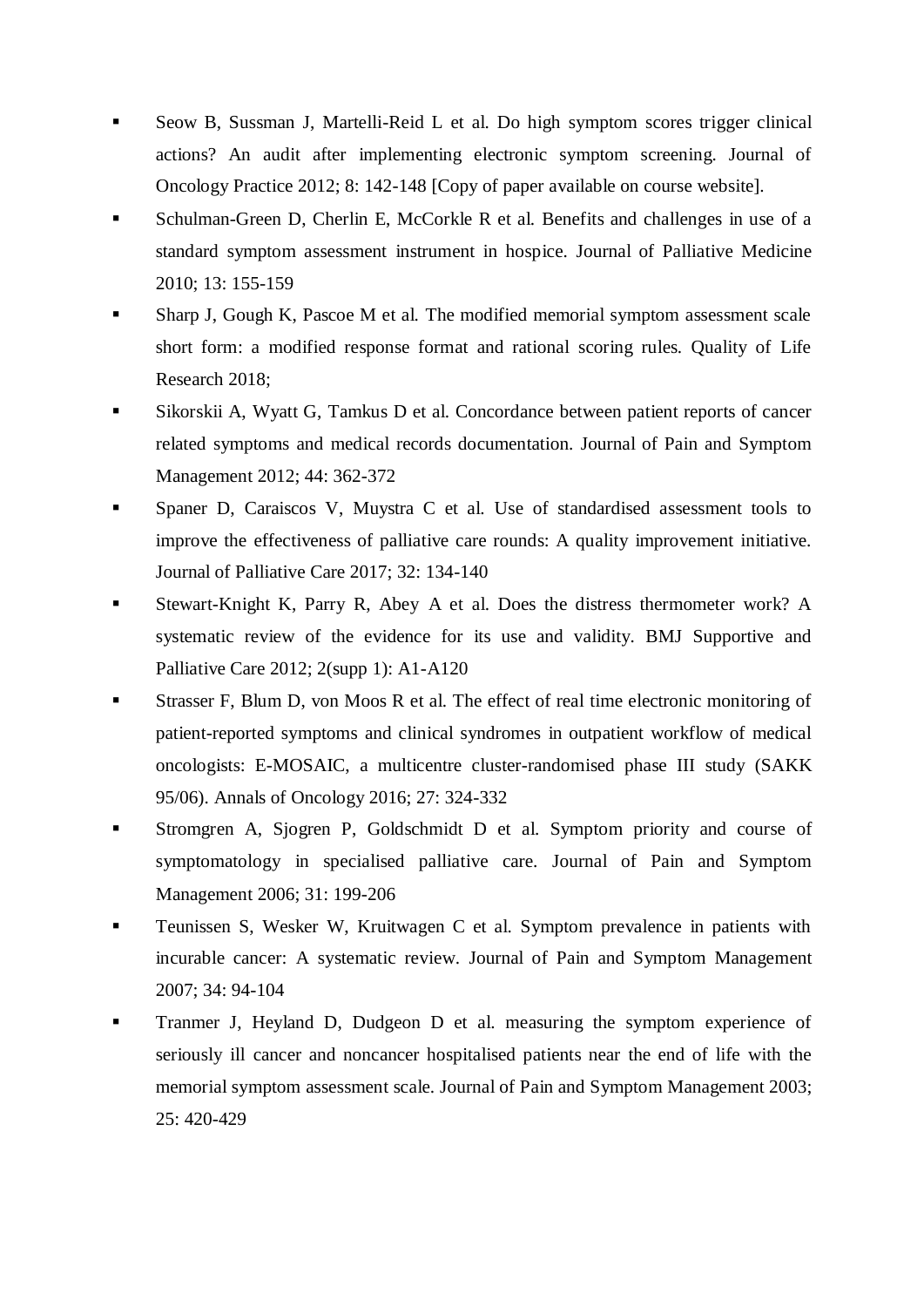White C, McMullan D, Doyle J. "Now that you mention it, doctor…" Symptom reporting and the need for systematic questioning in a specialised palliative care unit. Journal of Palliative Medicine 2009; 12: 447-450

#### **ORAL PROBLEMS**

#### **Andrew Davies**

- Davies A, Finlay I. Oral Care in Advanced Disease. Oxford: Oxford University Press; 2005.
- Davies AN, Epstein JB. Oral Complications of Cancer and its Management. Oxford: Oxford University Press; 2010.
- Davies AN. Oral care. In: Cherny N, Fallon M, Kaasa S, Portenoy R, Currow D, editors. Oxford textbook of Palliative Medicine, 5<sup>th</sup> edition. Oxford: Oxford University Press; 2015.

# **OLD VS NEW: HALOPERIDOL VS OLANZAPINE**

#### **Andrew Dickman**

- Prommer E. Olanzapine: palliative medicine update. Am J Hosp Palliat Care. 2013;30(1):75-82.
- Digges M, Hussein A, Wilcock A, Crawford GB, Boland JW, Agar MR, et al. Pharmacovigilance in Hospice/Palliative Care: Net Effect of Haloperidol for Nausea or Vomiting. J Palliat Med. 2018;21(1):37-43.
- Walsh D, Davis M, Ripamonti C, Bruera E, Davies A, Molassiotis A. 2016 Updated MASCC/ESMO consensus recommendations: Management of nausea and vomiting in advanced cancer. Support Care Cancer. 2017;25(1):333-40.
- Van Der Vorst M, Neefjes ECW, Boddaert MSA, Verdegaal BATT, Beeker A et al. Efficacy and side effect profile of olanzapine versus haloperidol for symptoms of delirium in hospitalized patients with advanced cancer: A multicenter, investigatorblinded, randomized, controlled trial (RCT). J Clin Oncol 2017;35(31 suppl):231-231.
- **Hui D, Dev R, Bruera E.** Neuroleptics in the management of delirium in patients with advanced cancer. Curr Opin Support Palliat Care. 2016;10(4):316-323. [Copy of paper available on course website].
- Meyer JM, Simpson GM. From chlorpromazine to olanzapine: a brief history of antipsychotics. Psychiatr Serv. 1997;48(9):1137-9. [Copy of paper available on course website].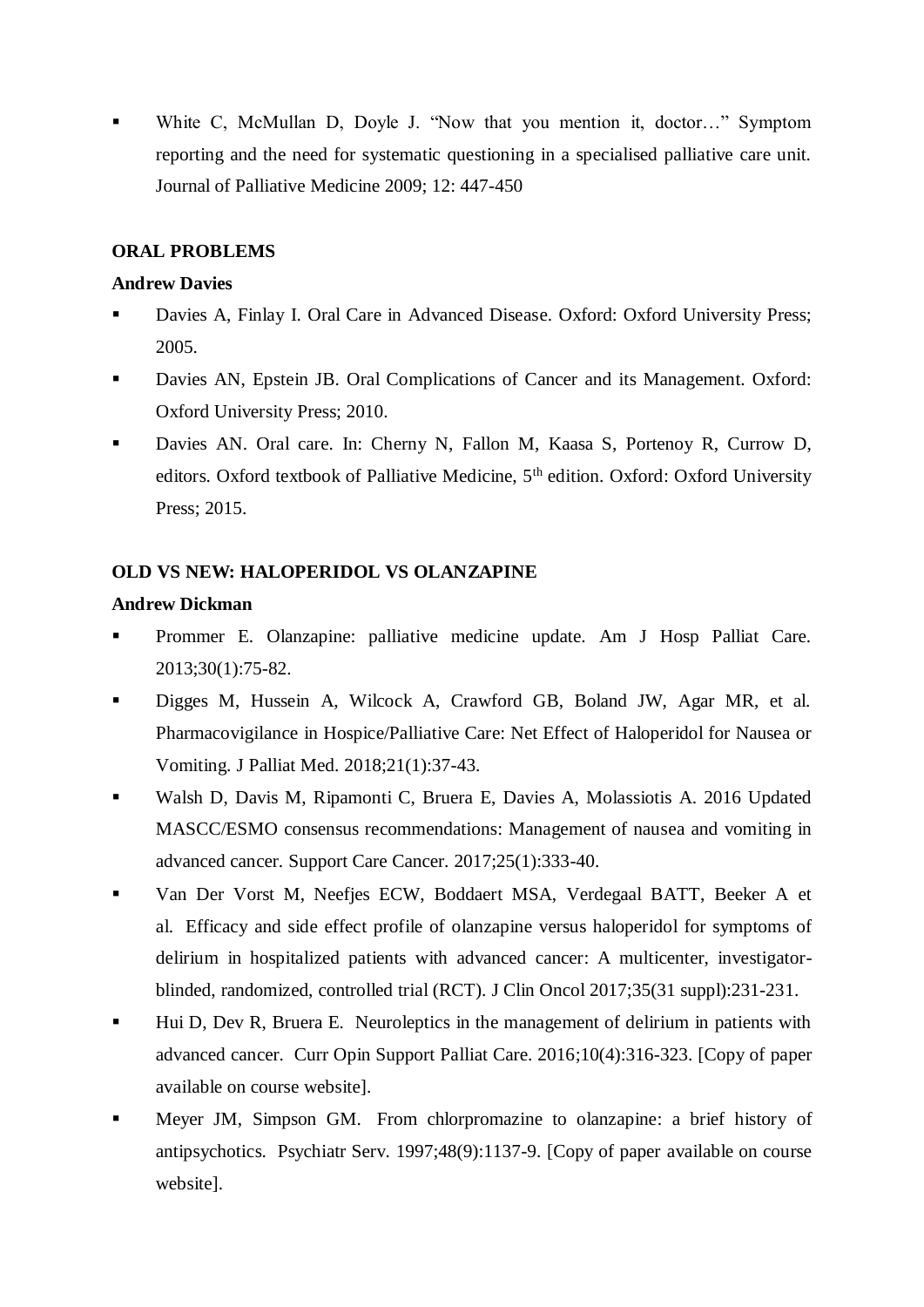Beach SR, Celano CM, Sugrue AM, Adams C, Ackerman MJ, Noseworthy PA, et al. QT Prolongation, Torsades de Pointes, and Psychotropic Medications: A 5-Year Update. Psychosomatics. 2018;59(2):105-22.

#### **CORTICOSTEROIDS - BENEFITS AND RISKS**

#### **Kath Webber**

- Stina Dinsen, Bo Baslund, Marianne Klose, Aase Krogh Rasmussen, Lennart Friis-Hansen, Linda Hilsted, and Ulla Feldt-Rasmussen. Why glucocorticoid withdrawal may sometimes be as dangerous as the treatment itself. European Journal of Internal Medicine, 2013 vol. 24 (8) pp. 714-720.
- Alison Haywood, Phillip Good, Sohil Khan, Aurelia Leupp, Sue Jenkins-Marsh, Kirsty Rickett, and Janet R Hardy. Corticosteroids for the management of cancer-related pain in adults. Cochrane Database of Systematic Reviews, 2015 vol. 41 (4) p. 459.
- David Hui, Kelly Kilgore, Susan Frisbee-Hume, Minjeong Park, Anne Tsao, Marvin Delgado-Guay, Charles Lu, William William Jr., Katherine Pisters, George Eapen, Frank Fossella, Sapna Amin, and Eduardo Bruera. Dexamethasone for Dyspnea in Cancer Patients: A Pilot Double-Blind, Randomized, Controlled Trial. J Pain Symptom Manage, 2016 vol. 52 (1) pp. 8-16.e1.
- Jessica L Hwang and Roy E Weiss. Steroid-induced diabetes: a clinical and molecular approach to understanding and treatment. Diabetes Metab Res Rev, 2014 vol. 30 (2) pp. 96-102.
- Leon Margolin, Doris K Cope, Rachel Bakst-Sisser, and Joshua Greenspan. The Steroid Withdrawal Syndrome: A Review of the Implications, Etiology, and Treatments. J Pain Symptom Manage, 2007 vol. 33 (2) pp. 224-228.
- Ollie Minton, Alison Richardson, Michael Sharpe, Matthew Hotopf, and Patrick Stone. Drug therapy for the management of cancer-related fatigue. Cochrane Database of Systematic Reviews, 2010 vol. 1 (3) p. 140.
- Ørnulf Paulsen, Pål Klepstad, Jan Henrik Rosland, Nina Aass, Eva Albert, Peter Fayers, and Stein Kaasa. Efficacy of Methylprednisolone on Pain, Fatigue, and Appetite Loss in Patients With Advanced Cancer Using Opioids: A Randomized, Placebo-Controlled, Double-Blind Trial. Journal of Clinical Oncology, 2014 vol. 32 (29) pp. 3221-3228.
- D Tomlinson, P D Robinson, S Oberoi, D Cataudella, N Culos-Reed, H Davis, N Duong, F Gibson, M Götte, P Hinds, S L Nijhof, P Van der Torre, S Cabral, L L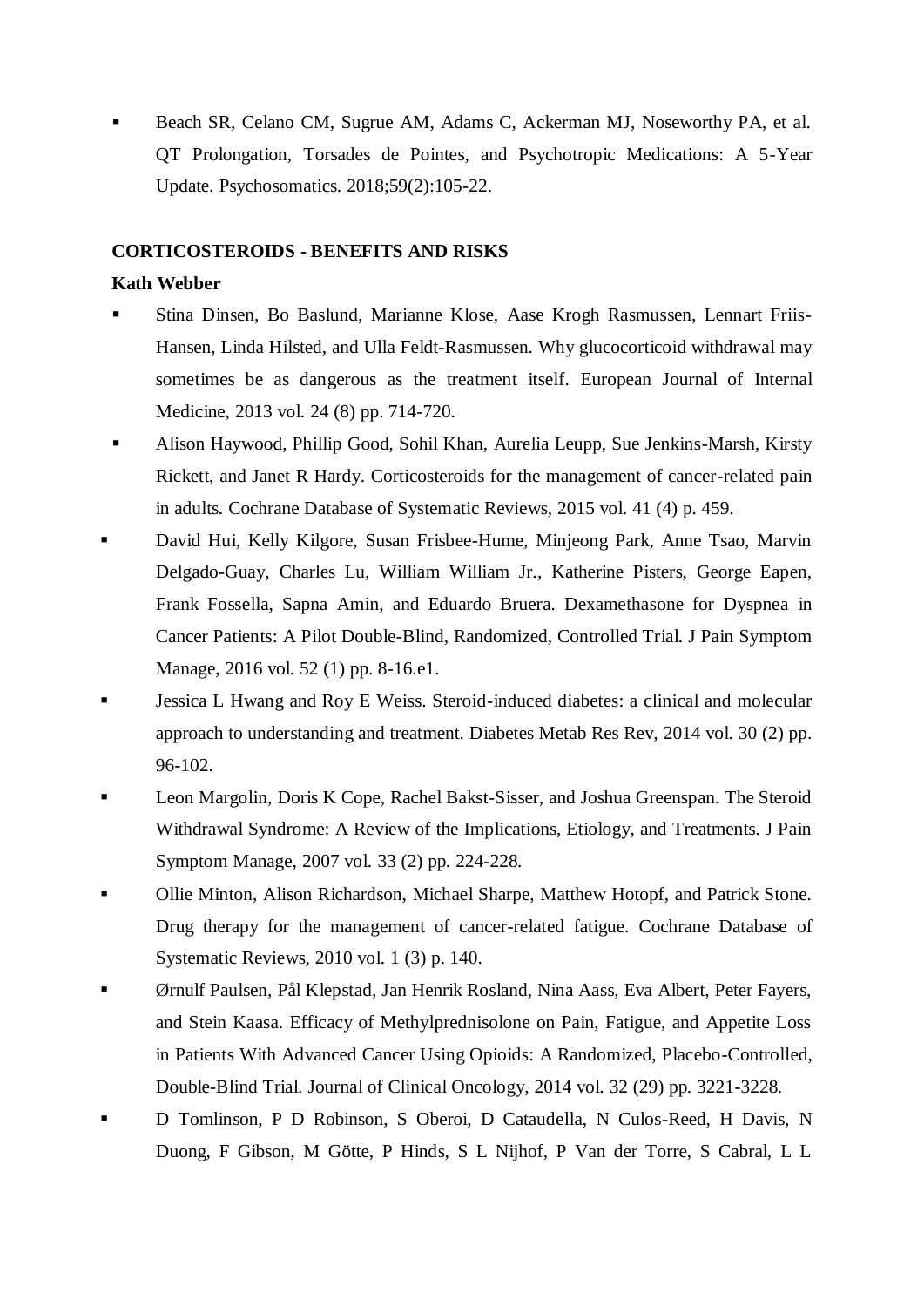Dupuis, and L Sung. Pharmacologic interventions for fatigue in cancer and transplantation: a meta-analysis. Curr Oncol, 2018 vol. 25 (2) p. 152.

 Petra Vayne-Bossert, Alison Haywood, Phillip Good, Sohil Khan, Kirsty Rickett, and Janet R Hardy. Corticosteroids for adult patients with advanced cancer who have nausea and vomiting (not related to chemotherapy, radiotherapy, or surgery). Cochrane Database of Systematic Reviews, 2017 vol. 28 (4) p. 381.

#### **UPDATE ON BISPHOSPONATES / DENOSUMAB**

#### **Sarah Cox**

- [Dietzek](https://www.uptodate.com/contents/treatment-of-hypercalcemia/abstract/51) [A, Connelly K, Cotugno](https://www.uptodate.com/contents/treatment-of-hypercalcemia/abstract/51) [M, et al. \(](https://www.uptodate.com/contents/treatment-of-hypercalcemia/abstract/51)2015) [Denosumab](https://www.uptodate.com/contents/treatment-of-hypercalcemia/abstract/51) [in hypercalcemia](https://www.uptodate.com/contents/treatment-of-hypercalcemia/abstract/51) [of](https://www.uptodate.com/contents/treatment-of-hypercalcemia/abstract/51)  [malignancy: a case series. J Oncol](https://www.uptodate.com/contents/treatment-of-hypercalcemia/abstract/51) [Pharm Pract; 21:143-7.](https://www.uptodate.com/contents/treatment-of-hypercalcemia/abstract/51)
- [Karuppiah](https://www.uptodate.com/contents/treatment-of-hypercalcemia/abstract/52) [D, Thanabalasingham](https://www.uptodate.com/contents/treatment-of-hypercalcemia/abstract/52) [G, Shine B, et al. \(2014\) Refractory hypercalcaemia](https://www.uptodate.com/contents/treatment-of-hypercalcemia/abstract/52) [secondary to parathyroid carcinoma: response to high-dose denosumab. Eur](https://www.uptodate.com/contents/treatment-of-hypercalcemia/abstract/52) [J](https://www.uptodate.com/contents/treatment-of-hypercalcemia/abstract/52)  [Endocrinol; 171:K1-5.](https://www.uptodate.com/contents/treatment-of-hypercalcemia/abstract/52)
- [Adhikaree](https://www.uptodate.com/contents/treatment-of-hypercalcemia/abstract/53) [J, Newby Y, Sundar](https://www.uptodate.com/contents/treatment-of-hypercalcemia/abstract/53) [S. \(](https://www.uptodate.com/contents/treatment-of-hypercalcemia/abstract/53)2014) [Denosumab](https://www.uptodate.com/contents/treatment-of-hypercalcemia/abstract/53) [should be the treatment of choice](https://www.uptodate.com/contents/treatment-of-hypercalcemia/abstract/53)  [for bisphosphonate refractory hypercalcaemia](https://www.uptodate.com/contents/treatment-of-hypercalcemia/abstract/53) [of malignancy. BMJ Case Rep; 2014.](https://www.uptodate.com/contents/treatment-of-hypercalcemia/abstract/53)
- [Hu MI, Glezerman](https://www.uptodate.com/contents/treatment-of-hypercalcemia/abstract/54) [IG, Leboulleux](https://www.uptodate.com/contents/treatment-of-hypercalcemia/abstract/54) [S, et al. \(](https://www.uptodate.com/contents/treatment-of-hypercalcemia/abstract/54)2014) [Denosumab](https://www.uptodate.com/contents/treatment-of-hypercalcemia/abstract/54) [for treatment of](https://www.uptodate.com/contents/treatment-of-hypercalcemia/abstract/54)  [hypercalcemia](https://www.uptodate.com/contents/treatment-of-hypercalcemia/abstract/54) [of malignancy. J Clin](https://www.uptodate.com/contents/treatment-of-hypercalcemia/abstract/54) [Endocrinol](https://www.uptodate.com/contents/treatment-of-hypercalcemia/abstract/54) [Metab; 99:3144-52.](https://www.uptodate.com/contents/treatment-of-hypercalcemia/abstract/54)
- [Coleman R, Body JJ, Aapro M, et al. \(2014\) Bone health in cancer patients: ESMO](https://www.uptodate.com/contents/osteoclast-inhibitors-for-patients-with-bone-metastases-from-breast-prostate-and-other-solid-tumors/abstract/21)  [Clinical Practice Guidelines. Ann Oncol; 25 Suppl 3:iii124-37.](https://www.uptodate.com/contents/osteoclast-inhibitors-for-patients-with-bone-metastases-from-breast-prostate-and-other-solid-tumors/abstract/21)
- National Institute for Health and Care Excellence (2014) Prostate cancer; diagnosis and management (NICE Guideline 175). Available at: <https://www.nice.org.uk/guidance/cg175>
- National Institute for Health and Care Excellence (2012) Denosumab for the prevention of skeletal-related events in adults with bone metastases from solid tumours (NICE guidance TA265)

Available at;<https://www.nice.org.uk/guidance/ta265>

- [Fizazi K, Carducci M, Smith M, et al. \(2011\) Denosumab versus zoledronic acid for](https://www.uptodate.com/contents/osteoclast-inhibitors-for-patients-with-bone-metastases-from-breast-prostate-and-other-solid-tumors/abstract/8)  [treatment of bone metastases in men with castration-resistant prostate cancer: a](https://www.uptodate.com/contents/osteoclast-inhibitors-for-patients-with-bone-metastases-from-breast-prostate-and-other-solid-tumors/abstract/8)  [randomised, double-blind study. Lancet; 377:813-22.](https://www.uptodate.com/contents/osteoclast-inhibitors-for-patients-with-bone-metastases-from-breast-prostate-and-other-solid-tumors/abstract/8)
- O'Carrigan B, Wong MH, Willson ML, Stockler MR, Pavlakis N Goodwin A. (2017) Bisphosphonates and other bone agents for breast cancer. Cochrane Database Syst Rev Oct 30;10:CD003474. doi: 10.1002/14651858.CD003474.pub4.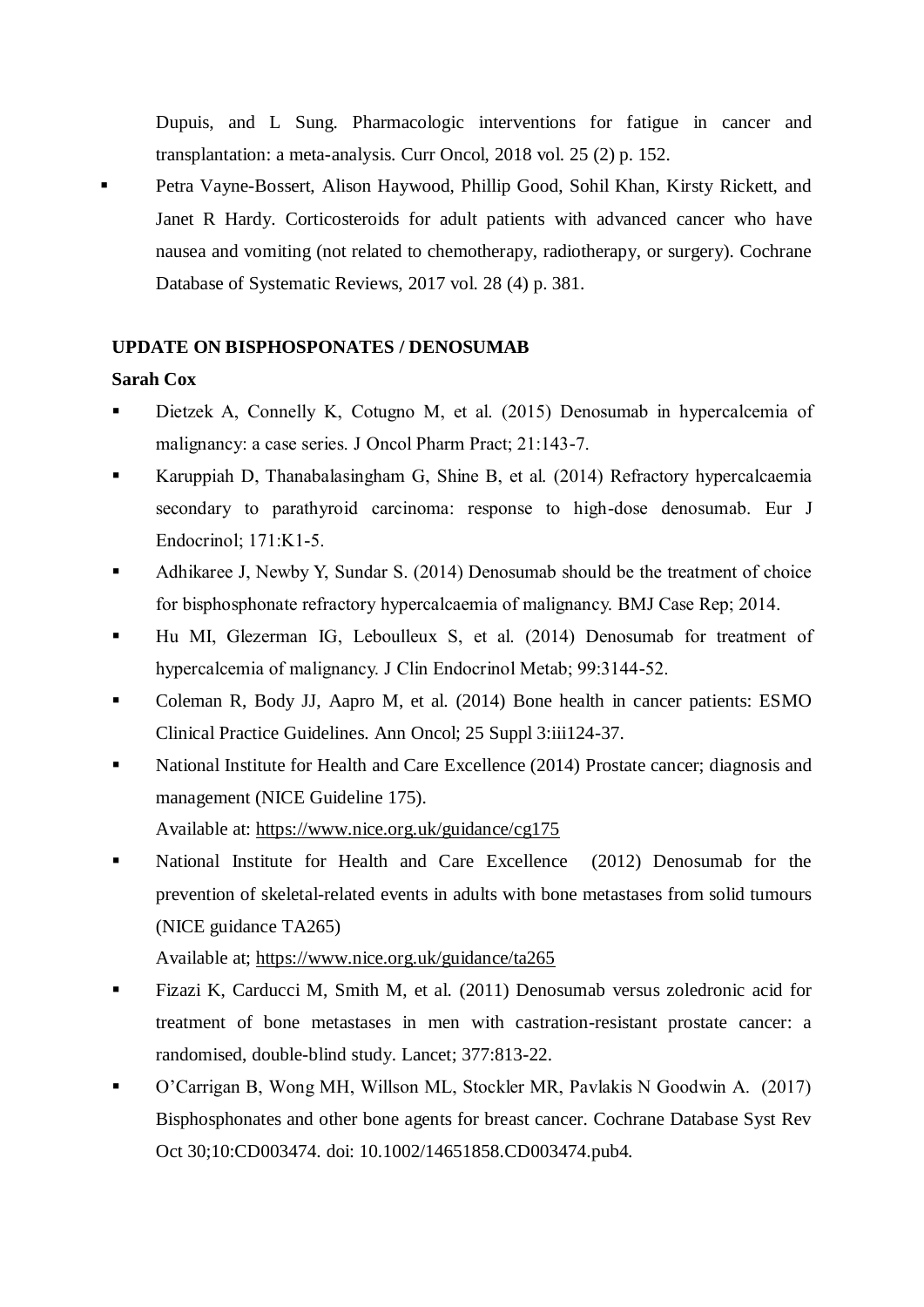- [Stopeck AT, Lipton A, Body JJ, et al. \(2010\) Denosumab compared with zoledronic](https://www.uptodate.com/contents/osteoclast-inhibitors-for-patients-with-bone-metastases-from-breast-prostate-and-other-solid-tumors/abstract/10)  [acid for the treatment of bone metastases in patients with advanced breast cancer: a](https://www.uptodate.com/contents/osteoclast-inhibitors-for-patients-with-bone-metastases-from-breast-prostate-and-other-solid-tumors/abstract/10)  [randomized, double-blind study. J Clin Oncol; 28:5132-9.](https://www.uptodate.com/contents/osteoclast-inhibitors-for-patients-with-bone-metastases-from-breast-prostate-and-other-solid-tumors/abstract/10)
- Barrett-Lee P, Casbard A, Abraham J et al. (2014) Oral Ibandronic acid versus intravenous zoledronic acid in treatment of bone metastases from breast cancer: a randomised, open label, non-inferiority phase 3 trial. Lancet Oncol; 15:114-22.
- Van Poznak C, Somerfield MR, Barlow WE, et al. (2017) Role of bone-modifying agents in metastatic breast cancer: An American Society of Clinical Oncology–Cancer Care Ontario focused guideline update. [J Clin Oncol;](http://ascopubs.org/doi/10.1200/JCO.2017.75.4614) 35:3978-86.
- Shapiro CL, Moriaty JP, Dusetzina S et al (2017) Cost- effectiveness analysis of monthly zolendronic acid, zolendronic acid every 3 months, and monthly denosumab in women with breast cancer and skeletal metasteses: CALGB 70604. J Clin Oncol; 35:3949-55.
- [Himelstein AL, Foster JC, Khatcheressian JL, et al. \(2017\) Effect of longer-interval vs](https://www.uptodate.com/contents/osteoclast-inhibitors-for-patients-with-bone-metastases-from-breast-prostate-and-other-solid-tumors/abstract/9)  [standard dosing of zoledronic acid on skeletal events in patients with bone metastases: a](https://www.uptodate.com/contents/osteoclast-inhibitors-for-patients-with-bone-metastases-from-breast-prostate-and-other-solid-tumors/abstract/9)  [randomized clinical trial. JAMA; 317:48-58.](https://www.uptodate.com/contents/osteoclast-inhibitors-for-patients-with-bone-metastases-from-breast-prostate-and-other-solid-tumors/abstract/9)
- Mhaskar R, Kumar A, Miladinovic B, Djulbegovic B. (2017) Bisphosphonates in multiple myeloma: an updated network meta-analysis. Cochrane Database Syst. Rev Dec 18;12:CD003188. doi: 10.1002/14651858.CD003188.pub4.
- P Hadji, R E. Coleman, C Wilson et al. (2016) Adjuvant bisphosphonates in early breast cancer: consensus guidance for clinical practice from a European Panel. Ann Oncol; 27:379-90.
- I NICE evidence summary (ES15) Published date July 2017. Early breast cancer (preventing recurrence and improving survival): adjuvant bisphosphonates
- Early Breast Cancer Trialists' Collaborative Group (2015) Adjuvant bisphosphonate treatment in early breast cancer: meta-analyses of individual patient data from randomised trials. Lancet; 386:1353-61.
- Dhesy-Thind S, Fletcher GG, Blanchette PS et al (2017) Use of adjuvant bisphosphonates and other bone-modifying agents in breast cancer: A Cancer Care Ontario and American Society of Clinical Oncology Clinical Practice Guideline. J Clin Oncol; 35:2062-81
- MHRA/CHM advice: Denosumab: minimising the risk of osteonecrosis of the jaw; monitoring for hypocalcaemia—updated recommendations (September 2014) and Denosumab: osteonecrosis of the jaw—further measures to minimise risk (July 2015)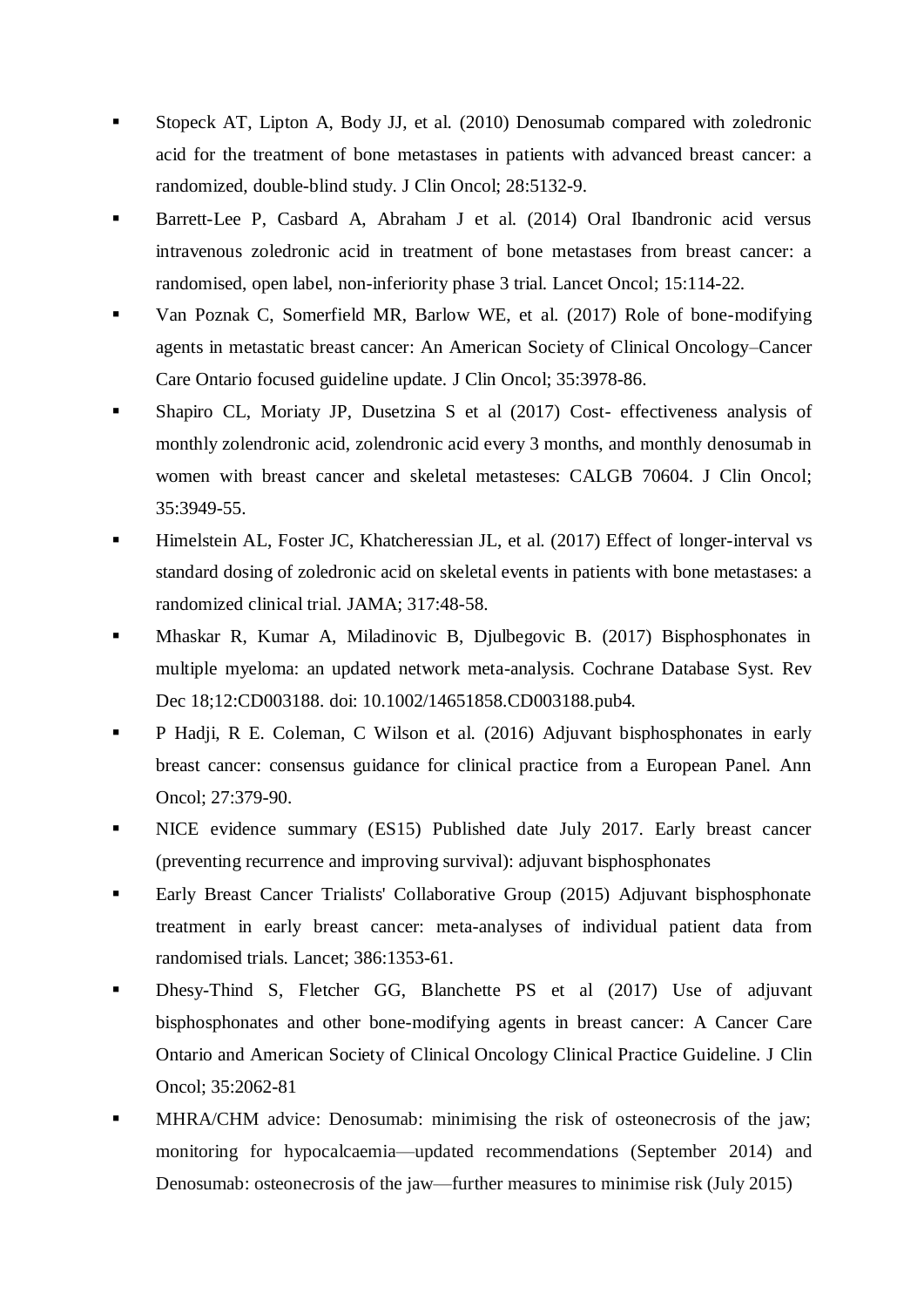- MHRA/CHM advice: Denosumab: reports of osteonecrosis of the external auditory canal (June 2017)
- MHRA/CHM advice: Denosumab (Xgeva®) for giant cell tumour of bone: risk of clinically significant hypercalcaemia following discontinuation (June 2018)
- MHRA/CHM advice: Denosumab (Xgeva®) for advanced malignancies involving bone: study data show new primary malignancies reported more frequently compared to zoledronic acid (zoledronate) (June 2018)

#### **VENOUS THROMBOEMBOLISM**

#### **Simon Noble**

- Carrier M, Khorana AA, Zwicker JI, Noble S, Lee AYY Management of challenging cases of patients with cancer-associated thrombosis including recurrent thrombosis and bleeding: guidance from the SSC of the ISTH. *Journal Thrombosis and Haemostasis* 2013 September; 11(9) 1760-65
- Lloyd AJ, Dewilde S, Noble S, Reimer E, Lee AYY. What impact does venous thromboembolism and bleeding have on cancer patients' quality of life? *Value Health.* 2018 Apr;21(4):449-455. doi: 10.1016
- Font C, Garcia-Fernandez T, Nelson A, Prout H, Noble S. Patients' Experiences of LIving with CANcer associated thrOmbosis in Spain (PELICANOS). Supportive Care in Cancer 2018. Apr 7. doi: 10.1007/s00520-018-4174-5.
- Samuelson Bannow BT, Lee A, Khorana AA, Zwicker JI, Noble S, Ay C, Carrier M. "Management of cancer-associated thrombosis in patients with thrombocytopenia: guidance from the SSC of the ISTH" Journal Thrombosis and Haemostasis. 2018 Apr 2. doi: 10.1111/jth.14015
- Noble S. Are new anticoagulants a safe and reasonable alternative to low molecular heparins? Thromb Res. 2018 Apr;164 Suppl 1:S157-S161.
- Khorana AA, Noble S, Lee AYY, Soff G, Meyer G, O'Connell C, Carrier M. Role of direct oral anticoagulants in the treatment of cancer-associated venous thromboembolism: guidance from the SSC of the ISTH. J Thromb Haemost. 2018 Jun 29. doi: 10.1111/jth.14219
- G.E. Raskob, N. van Es, P. Verhamme, M. Carrier, M. Di Nisio, D. Garcia, et al. Edoxaban for the treatment of cancer-associated venous thromboembolism, N. Engl. J. Med. (2017),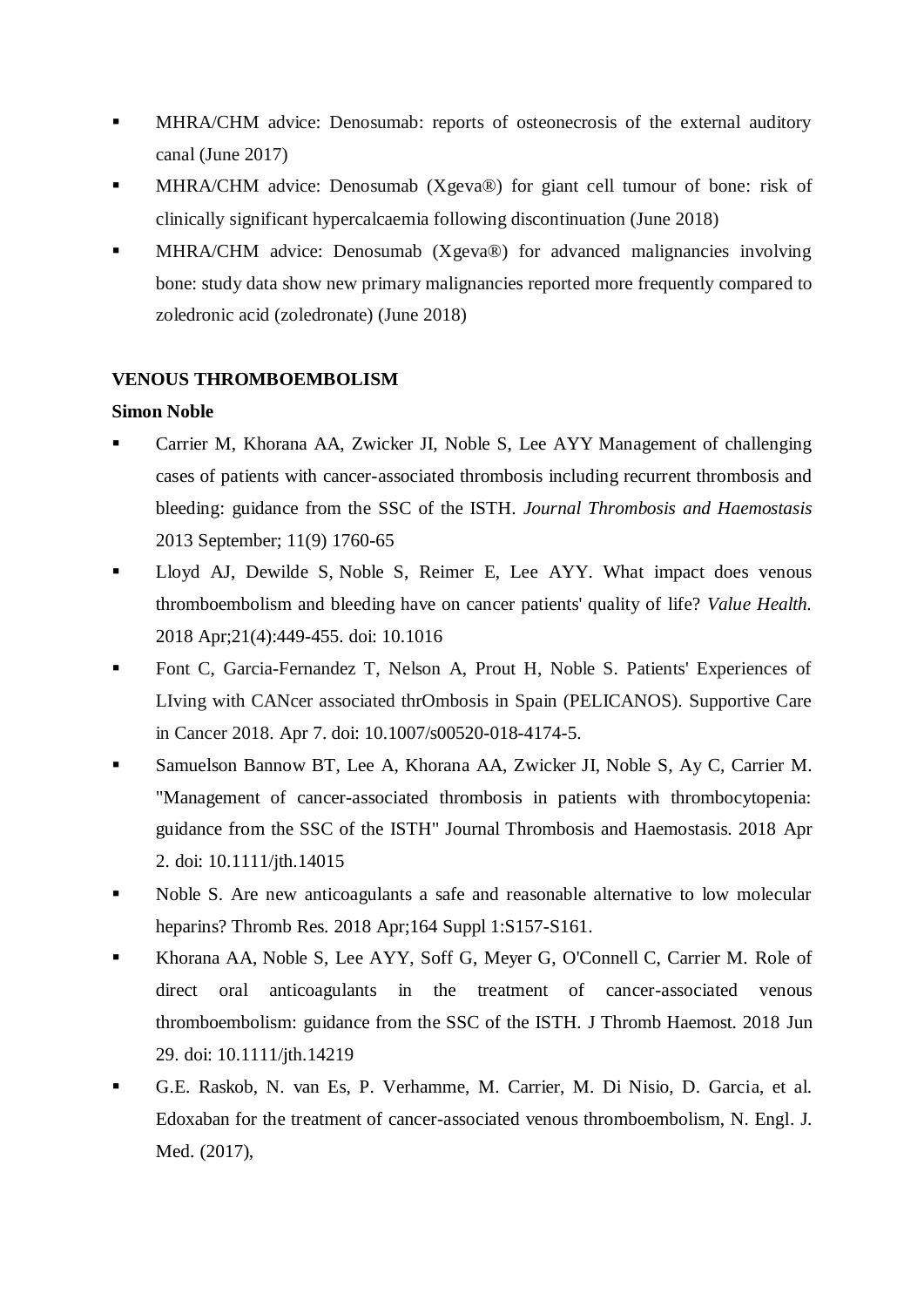Young AM, Marshall A, Thirlwall J, Chapman O, Lokare A, Hill C, Hale D, Dunn JA, Lyman GH, Hutchinson C, MacCallum P, Kakkar A, Hobbs FDR, Petrou S, Dale J, Poole CJ, Maraveyas A, Levine M. Comparison of an Oral Factor Xa Inhibitor With Low Molecular Weight Heparin in Patients With Cancer With Venous Thromboembolism: Results of a Randomized Trial (SELECT-D). J Clin Oncol. 2018 Jul 10;36(20):2017-2023.

# **WHAT ELSE IS NEW (SYMPTOMS)**

#### **Andrew Davies**

- Simon ST, Weingartner V, Higginson IJ et al. Definition, categorization, and terminology of episodic breathlessness: consensus of an international Delphi survey. Journal of Pain and Symptom Management 2014; 47: 828-38.
- Simon ST, Weingartner V, Higginson et al. "I can breathe again!" Patients' selfmanagement strategies for episodic breathlessness in advanced disease, derived from qualitative interviews. Journal of Pain and Symptom Management 2016; 52: 228-34.
- Jatoi A, Qin R, Satele D et al. "Enjoy a glass of wine before eating": a randomized trial to text the orexigenic effects of this advice in advanced cancer patients. Supportive Care in Cancer 2016; 24: 3739-46.
- Kerr D. Alcohol and palliative care. Palliative Medicine 1992; 6: 185-201.
- Twycross RG, Gilhooley RA. Euphoriant elixir. British Medical Journal 1973 4: 552.

# **TERMINAL SEDATION - THE RIGHTS AND WRONGS!**

# **Craig Gannon**

- Lomas C, 'Dying patients denied pain relief because of legal fears', Nursing Times, 18 May, 2010
- Willis D, Gannon C, Harlow T, Idris Baker I, & George R 'A response to L. Anquinet et al.'s article on terminal sedation' Palliative Medicine, 2014; pp. 367-368
- Raus K; Sterckx S, 'How defining clinical practices may influence their evaluation: the case of continuous sedation at the end of life' Journal of Evaluation in Clinical Practice, 2016; 22(3):425-32
- Royal College of Physicians 'Prolonged disorders of consciousness: National clinical guidelines' London, RCP, 2013
- Glannon W. 'The Value and Disvalue of Consciousness' Cambridge Quarterly of Healthcare Ethics, 2016; 25(4):600-12